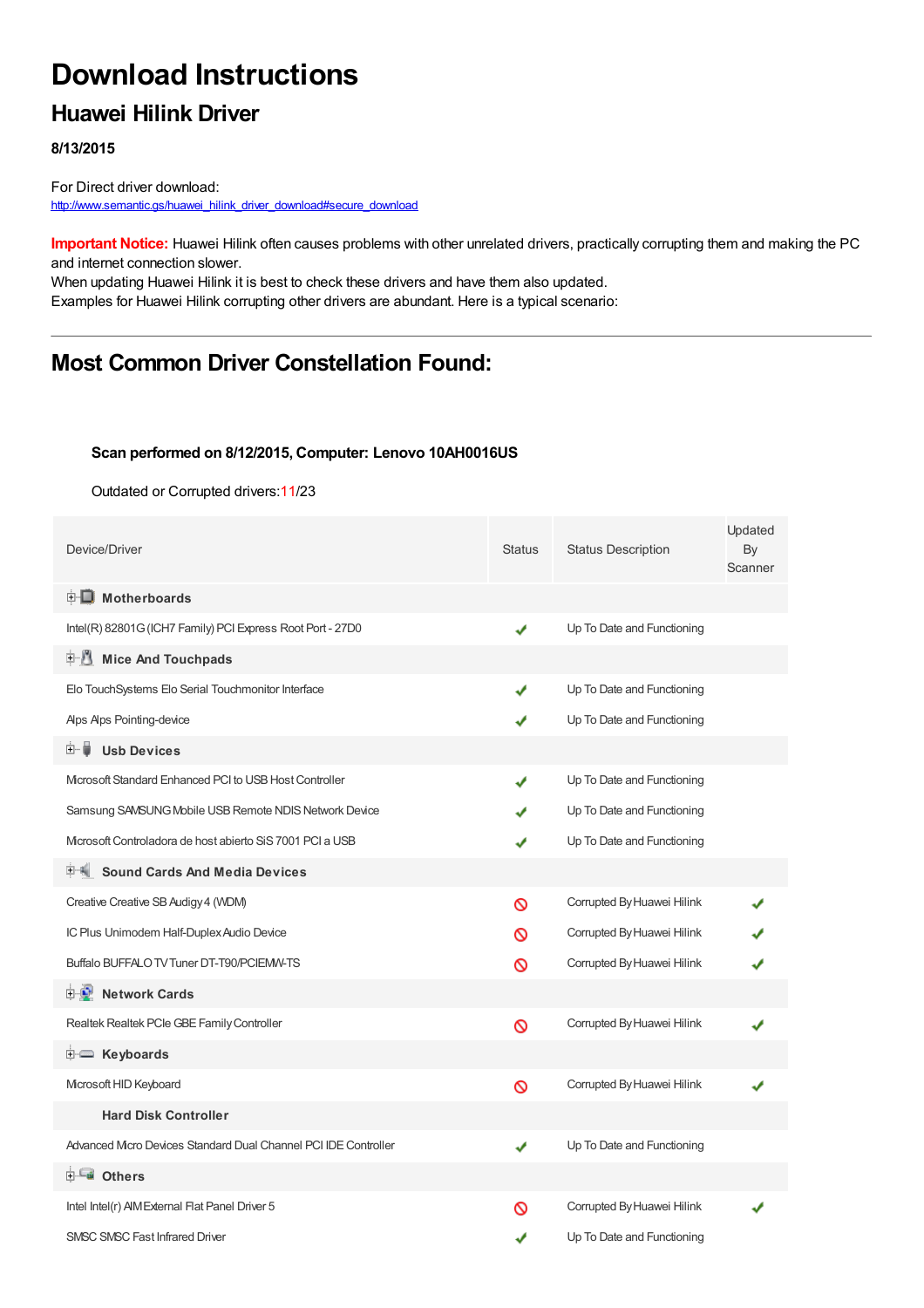| Texas Instruments Masselagringskontroller                              | ✔ | Up To Date and Functioning |  |
|------------------------------------------------------------------------|---|----------------------------|--|
| AuthenTec Biometric Coprocessor                                        | ✔ | Up To Date and Functioning |  |
| Mad Catz Programmable Support for Keyboard                             | ര | Corrupted By Huawei Hilink |  |
| 由心<br><b>Cameras, Webcams And Scanners</b>                             |   |                            |  |
| Canon Canon MG5300 series                                              | ଷ | Corrupted By Huawei Hilink |  |
| 中山 Video Cards                                                         |   |                            |  |
| Intel Standard VGA Graphics Adapter                                    | ര | Corrupted By Huawei Hilink |  |
| <b>Devices</b> Input Devices                                           |   |                            |  |
| Lenovo Lenovo USB Optical Wheel Mouse (HID)                            | ⊚ | Corrupted By Huawei Hilink |  |
| <b>E-T</b> Port Devices                                                |   |                            |  |
| Huawei Vodafone Mobile Broadband Secondary Port Modem (Huawei) (COM28) | J | Up To Date and Functioning |  |
| $\blacksquare$ Monitors<br>中                                           |   |                            |  |
| Sony Digital Flat Panel (1024x768)                                     | ✔ | Up To Date and Functioning |  |
| <b>E</b> Mobile Phones And Portable Devices                            |   |                            |  |
| <b>Acer NOKIA</b>                                                      | ଷ | Corrupted By Huawei Hilink |  |

## **Huawei Hilink Driver Models:**

| <b>Driver Model</b>                 | <b>Original Upload</b><br>Date | Last<br><b>Modification</b> | <b>Driver File</b>                | <b>File</b><br><b>Size</b> | <b>Most Compatible Computer Availabilty To</b><br><b>Model</b> | <b>Scanner</b> |
|-------------------------------------|--------------------------------|-----------------------------|-----------------------------------|----------------------------|----------------------------------------------------------------|----------------|
| <b>Huawei Hilink</b><br>2.1282.14   | 12/1/2014                      | 8/7/2015                    | huawei_hilink-<br>2.1282.14.exe   | 66kb                       | HPP6-2007nl,                                                   | ✔              |
| Huawei Hilink 2446                  | 12/29/2014                     | 7/31/2015                   | huawei hilink-2446.exe            | 52kb                       | Sony VPCF13S8R,                                                | J              |
| <b>Huawei Hilink</b><br>C43801.1    | 1/6/2015                       | 8/9/2015                    | mkjyto-c43801.1.exe               | <b>160kb</b>               | Panasonic CF-19KHRAXAM                                         | ✔              |
| Huawei Hilink 1.1968 1/31/2015      |                                | 8/6/2015                    | huawei hilink-<br>1.1968.exe      | 46kb                       | Acer Veriton M460/S460,                                        | ✔              |
| Huawei Hilink 42248 10/25/2014      |                                | 8/5/2015                    | dtplwhwou-42248.exe               | 65kb                       | Intel D2500CC,                                                 | J              |
| <b>Huawei Hilink</b><br>Z1.10404    | 12/31/2014                     | 8/4/2015                    | huawei hilink-<br>z1.10404.exe    | 141kb                      | HP600-1390,                                                    | J              |
| <b>Huawei Hilink</b><br>8391.19     | 11/8/2014                      | 8/4/2015                    | huawei hilink-<br>8391.19.exe     | 124kb                      | Fujitsu FMVC18WA,                                              | ✔              |
| <b>Huawei Hilink</b><br>621.128     | 2/5/2015                       | 8/4/2015                    | huawei hilink-<br>621.128.exe     | 24kb                       | HPG6-1250se,                                                   |                |
| <b>Huawei Hilink</b><br>81.1868     | 8/5/2014                       | 8/9/2015                    | dyacoiue-81.1868.exe              | 112kb                      | Dell Inspiron M5110,                                           | ✔              |
| <b>Huawei Hilink</b><br>1.12342.1   | 10/24/2014                     | 8/6/2015                    | huawei_hilink-<br>1.12342.1.exe   | 100kb                      | Toshiba Dynabook R732/39GB,                                    | ✔              |
| <b>Huawei Hilink</b><br>Q60633      | 10/1/2014                      | 8/8/2015                    | huawei hilink-<br>q60633.exe      |                            | 111kb WIFRO WSG68125W7-0002,                                   | ✔              |
| <b>Huawei Hilink</b><br>61.1992     | 8/13/2014                      | 8/5/2015                    | ip-61.1992.exe                    | 96kb                       | <b>IBM8189D9G,</b>                                             | ✔              |
| <b>Huawei Hilink</b><br>Y822.143    | 9/11/2014                      | 8/10/2015                   | huawei hilink-<br>y822.143.exe    |                            | 117kb Sony SVF1532C4E                                          | ✔              |
| <b>Huawei Hilink</b><br>2.11.1422.1 | 12/10/2014                     | 8/1/2015                    | huawei_hilink-<br>2.11.1422.1.exe | 214kb                      | NEC PC-LL708VVJ01B,                                            | ✔              |
| <b>Huawei Hilink</b><br>2.10062.1   | 7/25/2014                      | 8/2/2015                    | rti-2.10062.1.exe                 |                            | 118kb Apple Macmini3,1,                                        | ✔              |
| <b>Huawei Hilink</b><br>1.13799     | 1/6/2015                       | 8/6/2015                    | huawei hilink-<br>1.13799.exe     | 111kb                      | Sony SVE1411E1RB,                                              | ✔              |
| Huawei Hilink                       |                                |                             |                                   |                            |                                                                |                |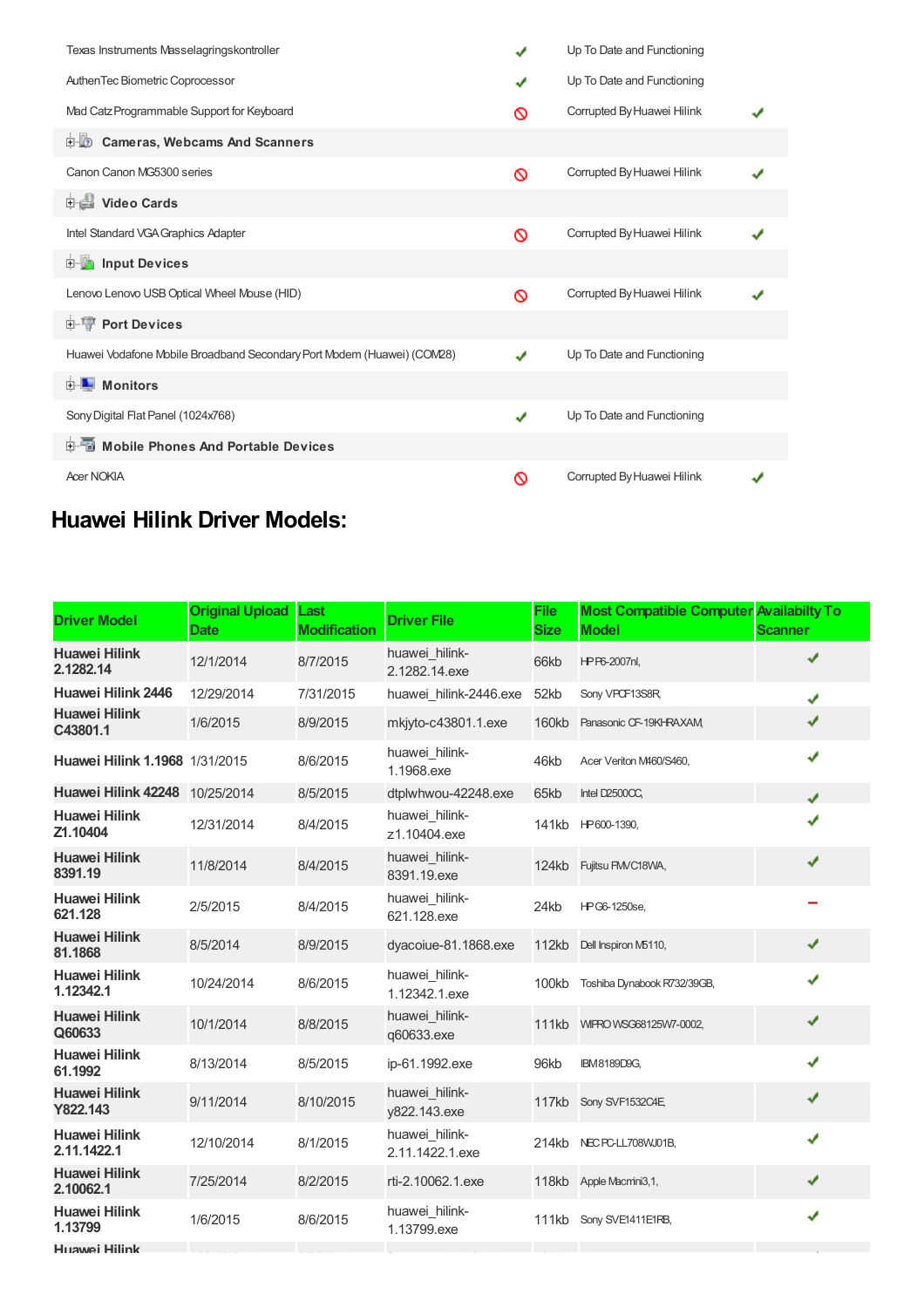| <b>IMMYVELTIOUS</b><br>71,1671.1              | 10/16/2014 | 8/6/2015 | frseuevm-71.1671.1.exe 125kb Sony VGN-A290, |              |                                     | √ |
|-----------------------------------------------|------------|----------|---------------------------------------------|--------------|-------------------------------------|---|
| <b>Huawei Hilink</b><br>1.11.1827             | 10/31/2014 | 8/7/2015 | huawei hilink-<br>1.11.1827.exe             | 72kb         | Packard Bell EasyNote MT85-T-001PT, |   |
| <b>Huawei Hilink</b><br>81.1042.1             | 9/3/2014   | 8/2/2015 | $-81.1042.1$ .exe                           | 120kb        | NEC PC-LL750NSB-YC,                 | ✔ |
| Huawei Hilink 872.1                           | 10/14/2014 | 8/3/2015 | mkirftf-872.1.exe                           | 204kb        | Compag Presario 8141EA,             | J |
| Huawei Hilink 74064                           | 8/17/2014  | 8/4/2015 | huawei hilink-74064.exe 71kb                |              | Toshiba Dynabook R822/WT9GS,        |   |
| <b>Huawei Hilink</b><br>322.180               | 7/27/2014  | 8/9/2015 | huawei hilink-<br>322.180.exe               | 202kb        | Sony VGN-AR51J,                     | J |
| <b>Huawei Hilink</b><br>Y6002.19              | 11/6/2014  | 8/7/2015 | huawei hilink-<br>y6002.19.exe              | 124kb        | PrimeLine Professional-i7,          | ✔ |
| Huawei Hilink 471.1                           | 8/5/2014   | 8/8/2015 | huawei hilink-471.1.exe 21kb                |              | NEC PC-VJ24LLNVHT8B,                | J |
| Huawei Hilink 63820                           | 12/21/2014 | 8/7/2015 | huawei hilink-63820.exe 102kb               |              | HPVC758AA-ABZ p6120it,              | J |
| <b>Huawei Hilink</b><br>D42379                | 12/21/2014 | 8/6/2015 | huawei hilink-<br>d42379.exe                | 191kb        | Sony VPC-M120AB,                    |   |
| <b>Huawei Hilink</b><br>W <sub>2</sub> .10497 | 11/5/2014  | 8/5/2015 | -w2.10497.exe                               | 198kb        | HPWC785AA-UUW p6363sc,              | ✔ |
| <b>Huawei Hilink</b><br>K81.12.101.1          | 12/2/2014  | 8/6/2015 | huawei_hilink-<br>k81.12.101.1.exe          | <b>112kb</b> | <b>IBM187134M</b>                   |   |
| Huawei Hilink 83462                           | 1/7/2015   | 8/6/2015 | huawei hilink-83462.exe 46kb                |              | Toshiba SATELLITE A300-27Z,         |   |
| <b>Huawei Hilink</b><br>W2772.1               | 10/11/2014 | 8/8/2015 | huawei hilink-<br>w2772.1.exe               | 209kb        | Sony POG-K35,                       |   |
| <b>Huawei Hilink</b><br>U1.1984               | 12/9/2014  | 8/6/2015 | huawei hilink-<br>u1.1984.exe               | 139kb        | Toshiba Dynabook Qosmio T851/D8EB,  | ✔ |
| Huawei Hilink 3664                            | 8/30/2014  | 8/5/2015 | huawei hilink-3664.exe                      | 210kb        | <b>HPHDX9300,</b>                   | ✔ |
| <b>Huawei Hilink</b><br>21.142.1              | 11/15/2014 | 8/6/2015 | huawei hilink-<br>21.142.1.exe              | 206kb        | Lenovo 1S1680036940055,             | ✔ |
| <b>Huawei Hilink</b><br>71.1334               | 11/5/2014  | 8/3/2015 | huawei hilink-<br>71.1334.exe               | 121kb        | Sony VGN-Z21VM_B,                   |   |

## **Typical Driver constellation for scanned computers:**

#### **Data derived from 1066 scans made on these 588 computers from 1/23/2015 to 7/31/2015:**

IBMThinkPad X41,HPRX884AA-ABAm8040,GatewayFX6800-03h,HPP8264A-ABF761, Lenovo ThinkCentre M90p, Lenovo ThinkCentre M77,Compaq NQ905AA-ABU CQ5012UK, SonyVGN-A197VP,HPGG700AA-UUWs3140.sc, PanasonicCF-53SAWZYMG, VelocityMicro CINEMAGIX, BYONCHAMELEON, Partner D525,Compaq P8657J-ABASR1000ZNA441, IBM2374WDG,HPPavilionG70-250CA, IBM2525AP5, BenQJoybook A51, Toshiba DynabookR822/WT9GS, IBM2374258, Lenovo 7665WRU,Gateway710 2900330, Fujitsu FMVNA1C3C, Lenovo 2756AF8,Compaq DT260A-ABUS5210UKGB340, Packard Bell EasyNote\_GN45, Lenovo 10245BG, Fujitsu FMME4BD3, Dimotion PCDQ3W5, NEC PC-LL5006D2DR, NOVATECH BB-83208A, HP P6-2440ef, Olidata IPMSB/H61, HP FT959A-ABG a6720a, Sun Mcrosystems K85AE, HPB7G83EA#ABF, MSI MS-7360, Sony VGN-FW180FU, HPHP Compaq nx6310, Dell PowerEdge SC1420, Lenovo ThinkCentre M57, Fujitsu ESPRIMO E5916, Dell Studio 1457, Fujitsu FMMFD70W, HP ProLiant DL360 G5, NEC PC-VL5707D1Y, NEC PC-VL5707D1Y, Fujitsu FPC03080AL, Toshiba SATELLITE L875-12M, Lenovo 20BC0000MH, HP DF194A-ABZ 484, Toshiba SATELLITE C855-1TE, Sony PCG-GRT815M, Sony VPCEC2RFX, Lenovo ThinkPad X61 Tablet, Compaq PJ517AA-ABASR1220NXNA441, Lenovo ThinkPad Edge E220s, Sony VGN-SZ77TN C, HP FQ641AA-AC4 s3715b, NEC PC-MK32MEZDG, HP KX568AA-UUW m9364.sc, Sony VGN-TZ27MN\_B, Sony VGNBZ579N03, Panasonic CF-52GUN55NT, HP GU622AA-ABE m9075.es, Sony SVE15135CVB, Compusys PLC Towe, HP 3082,HPHPCompaq 6715s, MSI SO-7597,HPNC896AAR-ABAa6863w, IBM2374258,HPPresario C300,HPGL318AA-B1Ud4896.se, IBM2373WMV, Lenovo ThinkCentre M77, NEC VERSAE3100 NN780248559, Fujitsu FPC03051DN, ASUS R052CE, Toshiba PSC0SE-02E21EFR, Toshiba Dynabook SS RX1/T9A, ASUS G750JX, Fujitsu FMVXN16A2Z,HPEJ161AA-UUZt3220.ch, EMachines 3265IT, Lenovo ThinkCentre M57,HPRJ116AA-UUWm7675.sc, SonyVPCF13JFX,HPPresario 2100,HPPresario R3000,NECPC-MY18AESETM81, SonyVGN-P45GK\_W,HPS5-1217,HPPS225AA-ABEt835.es,HPHPnx9000,NECPC-BL300TA6W, Sony VPCL22AJ,HPHPPavilion TS14 Notebook PC, Fujitsu FMVFB70NT, Acer A0A150, LGT380-LARB1E,HPPavilion ze5400,HP810-019eb, Lenovo ThinkPad X220 Tablet, HP Pavilion ze4600, HP KZ794AA-ABMa6630la, HP HP EliteBook 8460p, Sony SVT1311EFYS, NEC PC-MY24RAZ75, NEC PC-LL550VG3EW, Toshiba SATELLITEC855-19N, LGE500-G.A2F1E1, Acer NC-V5-531-10076G50MASS, ASUS900, LGR490-K.ARCRE1, Lenovo 2349JL0,Compaq VT590AA-ABMCQ2404LA, Sony VGN-AR51J, IBM8305S8U, NEC PC-MY26XFREJ, Biostar TP55, Sony VGN-FJ90S, LGRD560-C.ADB1F4, Fujitsu Stylistic LT P-600, Fujitsu FMD94G041, HP HP ProBook 6540b, Seneca U53131, IBMIBMeServer 206m -[848510U, CS&S Zenet, Compaq Presario 6330CA, HP HP Compaq 6715b, Fujitsu FMWVJS2B77, Supermicro P8SCT, SIEMENS SIMATIC IPC627C, Dell Vostro 1540, Lenovo ThinkPad SL510, NEC PC-VL580CD1K, HP RX884AA-ABA m8040, Lenovo ThinkPad Edge 11,NECPC-LS450JS6W, ASUSZ9PE-D16 Series, Lenovo ThinkPad T520,Northern Micro P4865G-M-AS,HPHPPavilion dv7 Noteblook PC, SAMSUNNP-R510- FS04NL, SonyPCG-Z505SX, Viglen D915GUX,Compaq KT580AA-A2L SR5548F, Lenovo IdeaPad S10-3s, Toshiba DynabookQosmio F20/590LS, Toshiba PORTEGE M750, Sony SVT1113AJE, Panasonic CF-50GAKUUKM, ARLT Computer Produkte Quattro Power Station GTX 560, Samsung 550P5C, HP DT180A-ABF t490.f, Fujitsu FMVXDBJH2Z, IBM813135U, Toshiba Dynabook T350/56ARD, NEC PC-VK21LLNT3GSC, HP AW010AAR-ABA p6210t, NEC PC-VJ22ERNCHTLB, HP RN657AAR-ABA a1777c,HPHPProBook 4510s, Lenovo 20AQCTO1WW, SonyPCG-GR5F\_BP, Toshiba Dynabook Satellite T42 240E/5W, Fujitsu FMVXD0AH2Z, Acer TravelMate P455, HP FK557AAR-ABA a6602f, Acer Shangqi X4610, HP P7-1090be, ASUS CG5290, IBM6830TBG, ECS HDC-I, Sony VPCSA4AGX, LG R510-L.C2O1Z, Fujitsu FMMS8YE, HP FK479AAR-ABAs3600t, Sony VPCY119FJ, Lenovo 9482W86, HP H9-1156eg, AT ALSEN, HP WE166AA-ABU p6319uk, Medion E5217, Packard Bell OneTwo M3450, Toshiba SATELLITE C50-A-1HX, Fujitsu FMVDJ3A0E1, Fujitsu FMVA30DN, Lenovo ThinkCentre M70e, Gateway 310 2900297, LIGHTEDGE 965LTCK, HP VS165AA-UUWs5270sc,HPKT316AA-ABEm9253.es,NECPC-VY20MAZ79, Fujitsu FPC03080AL, LGE500-S.AP33T,NECPC-LL750GD1K, MIKROLOGPower P45-CO,HP FK484AAR-ABAm9400t, IBMThinkCentre A50p, Medion MS-7667,Compaq KP296AA-ABESR5412ES, IBMIBMeServer 206m -[848510U, SAMSUN M2410,HPPavilion dv9500 PC Notebook, Sony VGNFW590GJB, Sony VGN-SZ38TP\_C, IBM831136U, Toshiba Dynabook REGZAPC D712/V3HWS, LGRD405-ACDT5A2, Toshiba SATELLITE C55-A-1FN, Fujitsu FMMFB70BK, Lenovo ThinkPad R60e, Sony VPCCW2KGX, HP GS184AA-AB0 a6240tw, HP HP ENVY 17 3D Notebook PC, HP PN113AA-ABFt790.f, HPHPCompaq dx6120 MT, Sony VPCW221AX, Acer Veriton 5800FX, HPHPCompaq nw8000, IBM8424Y11, HPPS255AA-ABFt890.f, HP GN634AV-ABAa6210, Panasonic CF-F8GWE08N3, IBM8114E9G, HP FK785AA-A2L s3620f, OEGStone DQ67OW, HP GX592AA-UUZ a6135.ch, NEC PC-MA13TEVEMJBA, Packard Bell ISTARTB4005, LGR580-U.APC3BA9, PanasonicCF-W7BWHNJR, PanasonicCF-52ELNFQAM,HP310-1210es, IBM8194D1G, Sony VPCX115LW, Lenovo Lenovo IdeaPad Y485, BuympcClientPro 385 ADMC2, IBMSystem x3550 M3 -[7944AC1,Olidata JumPC, SonyVGN-SZ670N,HPP6755de, Sony IRX-4390UCOE, EMachines EL1331-05, SonyVGC-JS4EF\_S,Compaq DT203A-ABFS6400FRFR410, EDsys EHI33220M,Compaq P8657C-ABA8000ZNA510, Acer TravelMate 8571, Fujitsu FMVXD4NJ4Z,HPBK373AA-AB1 HPE-176k, Fujitsu FMVWMS157T, PanasonicCF-30CASEZBM, Medion E1312, IBMEServer xSeries 365 - [88625RX, Packard Bell IMEDIAF5750, IBM622142A, LGR1-CUP1E1, IBMEserver xSeries 235 -[8671KAX, LGR580-U.ARD2BE1,HPVS179AA-ABHp6250nl,Gigabyte